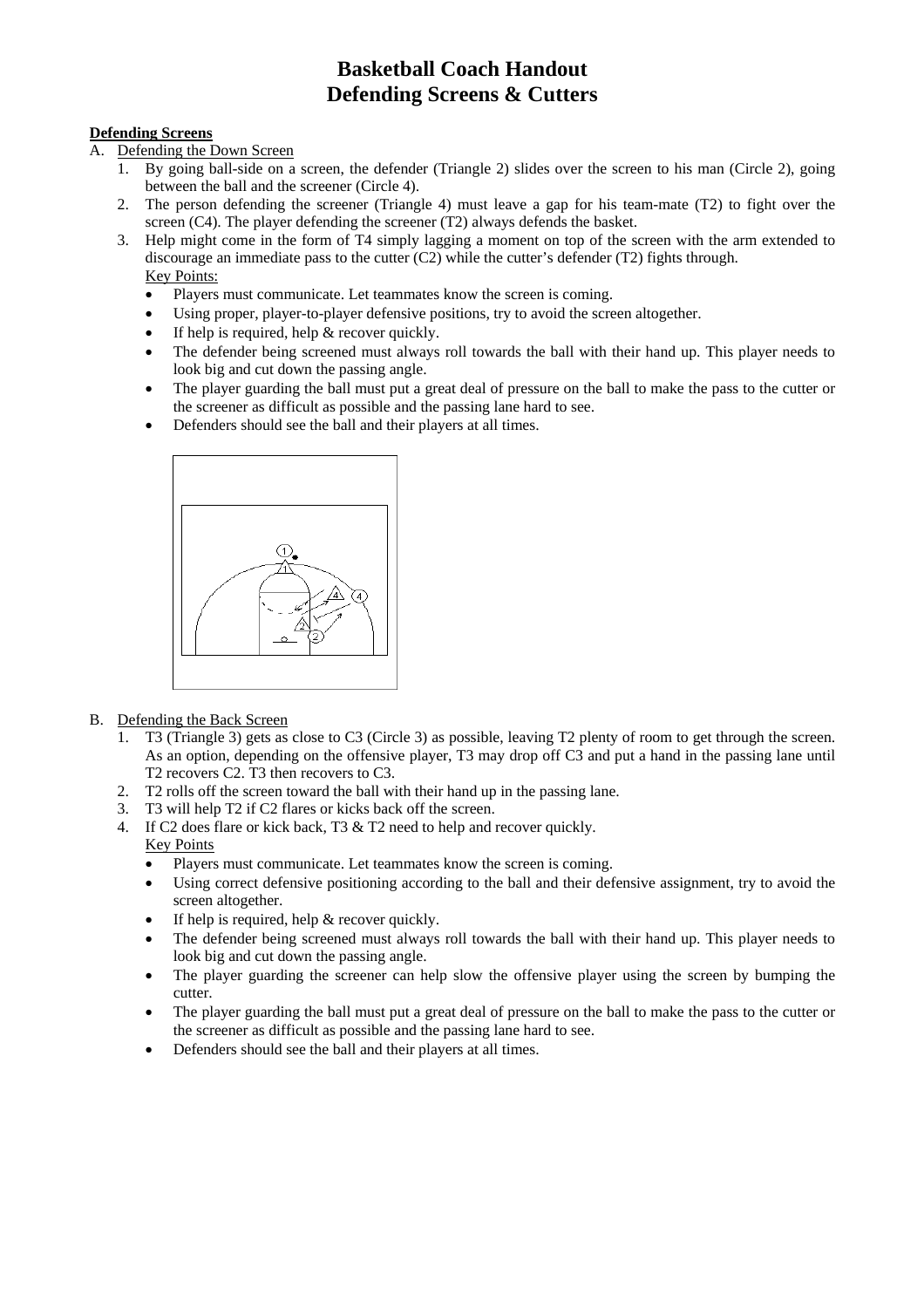

### C. Defending the Cross Screen

In guarding cross screens in the post area, you want to emphasize to your guards to apply great pressure to the passer to discourage or disrupt the timing of the offensive team.

C2 (Circle 2) goes to set a cross screen for C3 (Circle 3). T2 (Triangle 2) turns and slightly angles their back to the ball. Here, vision is critical. As C2 goes to screen, T2 (Triangle 2) communicates with T3 about the screen.

1. If C3 decides to go low off the screen, T3 must fight low and chest C3 as they cut to the ball. T3 must remember to maintain a ball-player-man relationship. T2 follows C2 across the lane in parallel stance and stays on the high side (Diagram 1).



2. If C3 decides to cover over the top of the screen, have them switch. T3 must always fight to the low side on any cross-screen situation in the post. C3 uses the screen and decides to cut high off the cross screen. T2 calls "switch high!" T3, who should be on the low side, now takes C2 as T2 has switched to C3 (Diagram 2).

Diagram 2

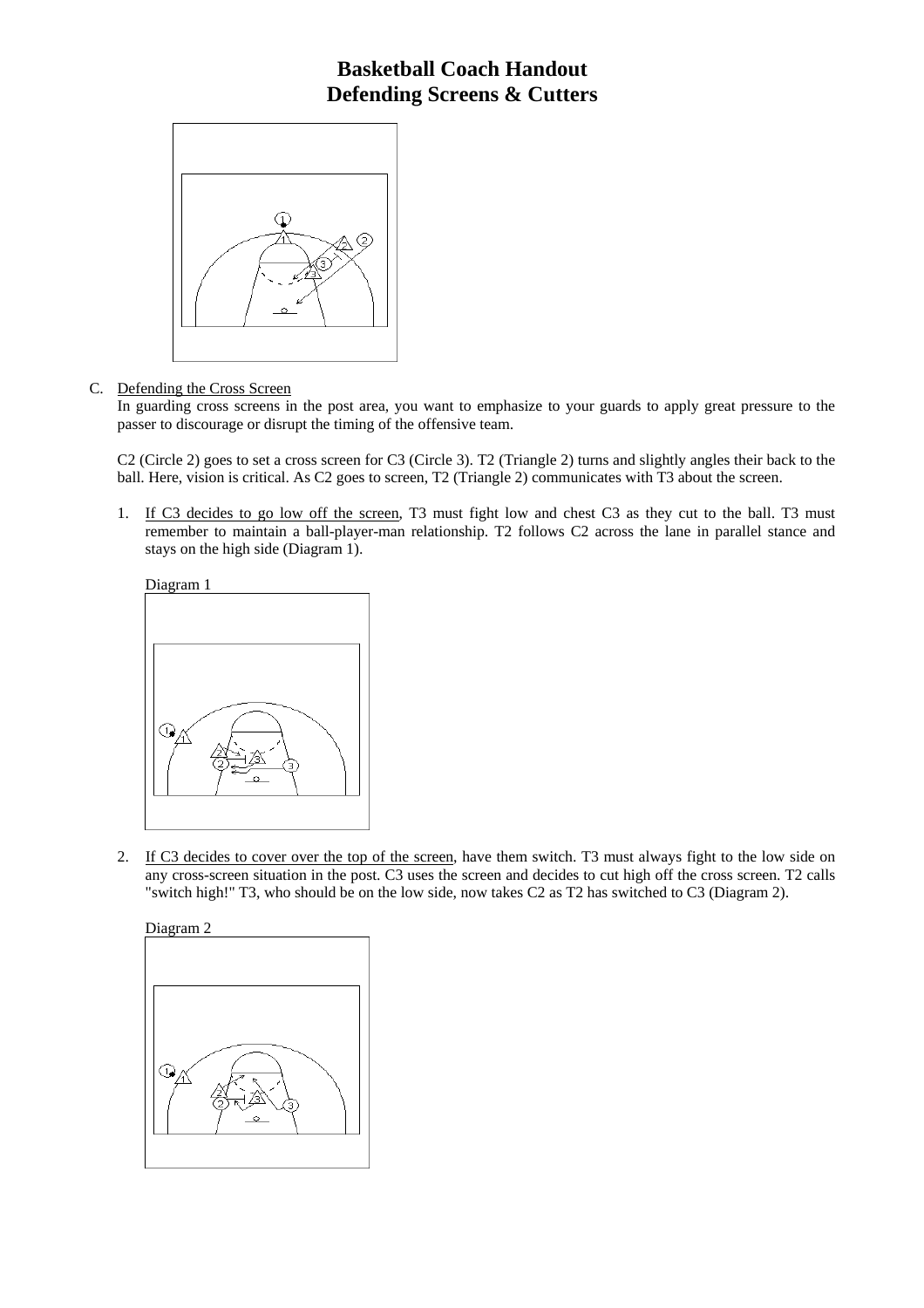#### D. Defending the Screen 'n Roll (Pick 'n Roll)

We defend the Screen 'n Roll two ways. 90% of the time we will hedge and get through but we also, depending on the opponent, can double the dribbler and zone up.

- 1. Without Doubling the Screen 'n Roll
	- a. T2 (Triangle 2) & T4 (Triangle 4) take up correct defensive positioning according to the ball and their defensive assignments.
	- b. C4 (Circle 4) sets an on-ball screen for C2 (Circle 2). C2 tries to use the screen and get to the basket.
	- c. T4 gets to the high side of the screen, forcing the ball handler to take an arched path to the basket (hedging).
	- d. T2 turns and sprints through the screen and beats the ball handler to the spot, not allowing them to turn the corner and get to the basket.
	- e. T4 has helped and must recover quickly as T2 recovers back to the ball.

### **Key Points:**

- Good timing as well as good communication between defenders is essential.
- The screener's defender hedging must be at a 90 degree angle to the direction the ball handler is heading. If the body position is too open, the dribbler will have a direct path to the basket.
- The defender on the ball must turn and sprint through the screen to the spot the ball handler is heading (sliding is too slow).
- The screener's defender must never lose touch with their defensive assignment. They should keep one hand on the screener's hip and the other out, up & wide.



- 2. Doubling the Screen 'n Roll
	- a. T2 (Triangle 2) & T4 (Triangle 4) take up correct defensive positioning according to the ball and their defensive assignments.
	- b. C4 (Circle 4) sets an on-ball screen for C2 (Circle 2). C2 tries to use the screen and get to the basket.
	- c. When the screen is set, T2 immediately shifts to force C2 to their high side to use the screen. T2 should prevent C2 from dribbling to the low side of the court. T4 moves above C4, into a hedge position, to prevent C2 coming off C4's screen. T4 should be close enough to C4 so their feet are either touching or overlapping a little.
	- d. C2 attempts to dribble to the basket, either to the left or the right. T2  $&$  T4 should prevent this by closing in on player C2, so their options are to retreat dribble or to pick up the ball.
	- e. When a dead ball occurs, T2 & T4 close in and prevent a pass out of the double team attempting to get a 5 second count.
	- f. The other three defenders need to rotate and help cover the other 4 players looking to steal any passes. Key Points
		- Defenders must keep their knees bent, bums down, and shuffle their feet when trapping. Do not reach to get the ball.
		- The defenders priority should be to prevent getting split by the offensive player with the ball.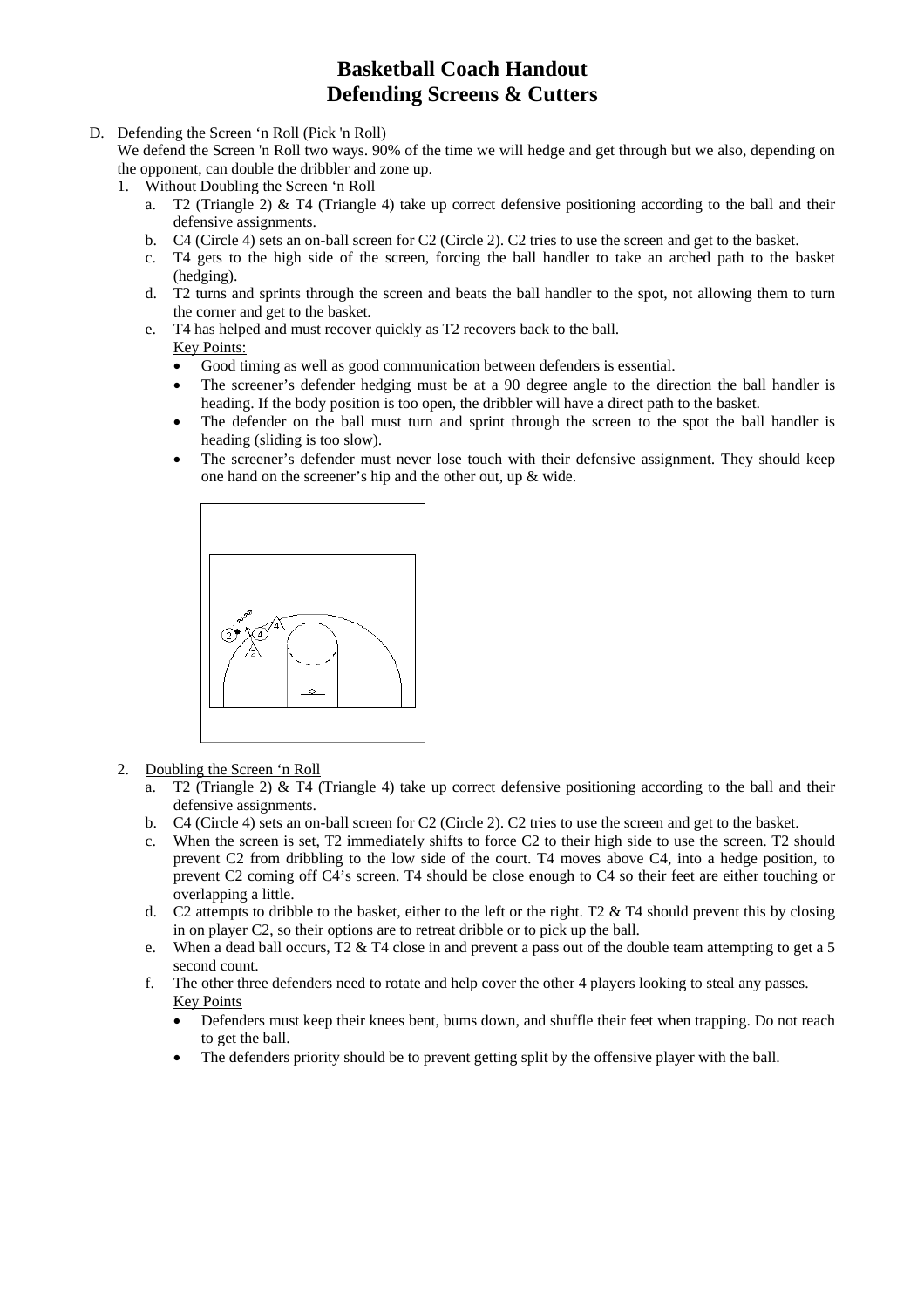

#### **Defending Cutters**

- 1. When the opponent you are closely guarding on the perimeter passes the ball, you must move off your opponent in the direction of the pass. This is called *jump to the ball*. Jumping to the ball positions you to defend a give and go cut by your opponent and to give help on the ball.
- 2. It is important that you move on the pass to establish ball-you-man position. If you wait for your opponent to cut before you move, you will get beat. The pass and cut is the most basic offensive play in basketball. It is as old as the game itself.
- 3. Be in a strong, balanced stance, ready to withstand any contact that may occur as you prevent the cutter from going between you and the ball. This is called *bumping the cutter*.
- 4. When an offensive player cuts to the ball or basket, the defender makes contact with the forearm extended at 45 degrees at the elbow. Upon contact with the forearm and deflecting the cutters angle to the ball, you must release pressure but maintain physical contact with the cutter.
	- a. If the arm is further flexed toward the body at 90 degrees a foul is often called for holding a cutter.
	- b. On the other hand failure to extent the forearm and make contact will result in the defender losing spacing and control of the cutters angle. This leads to the cutter using their body or arms against a tight defender to gain an advantage on the cut.
- 5. Bumping and releasing a cutter alters the cutter's route and sends the cutter to an area of the court where their cut is no longer threatening.

**NB.** See Handout 'Team Defensive Skills No.' for further explanation on *Jumping to the Ball* & *Bumping the Cutter*.

A. Defending the Back Cut

When the offensive player cuts to the basket and we are in a one pass away denial stance, we will "head snap, arm snap" instead of opening up to see the ball.

Triangle 2 will just turn his head and switch from his left arm denying to his (inside) right arm denying the pass to 2.